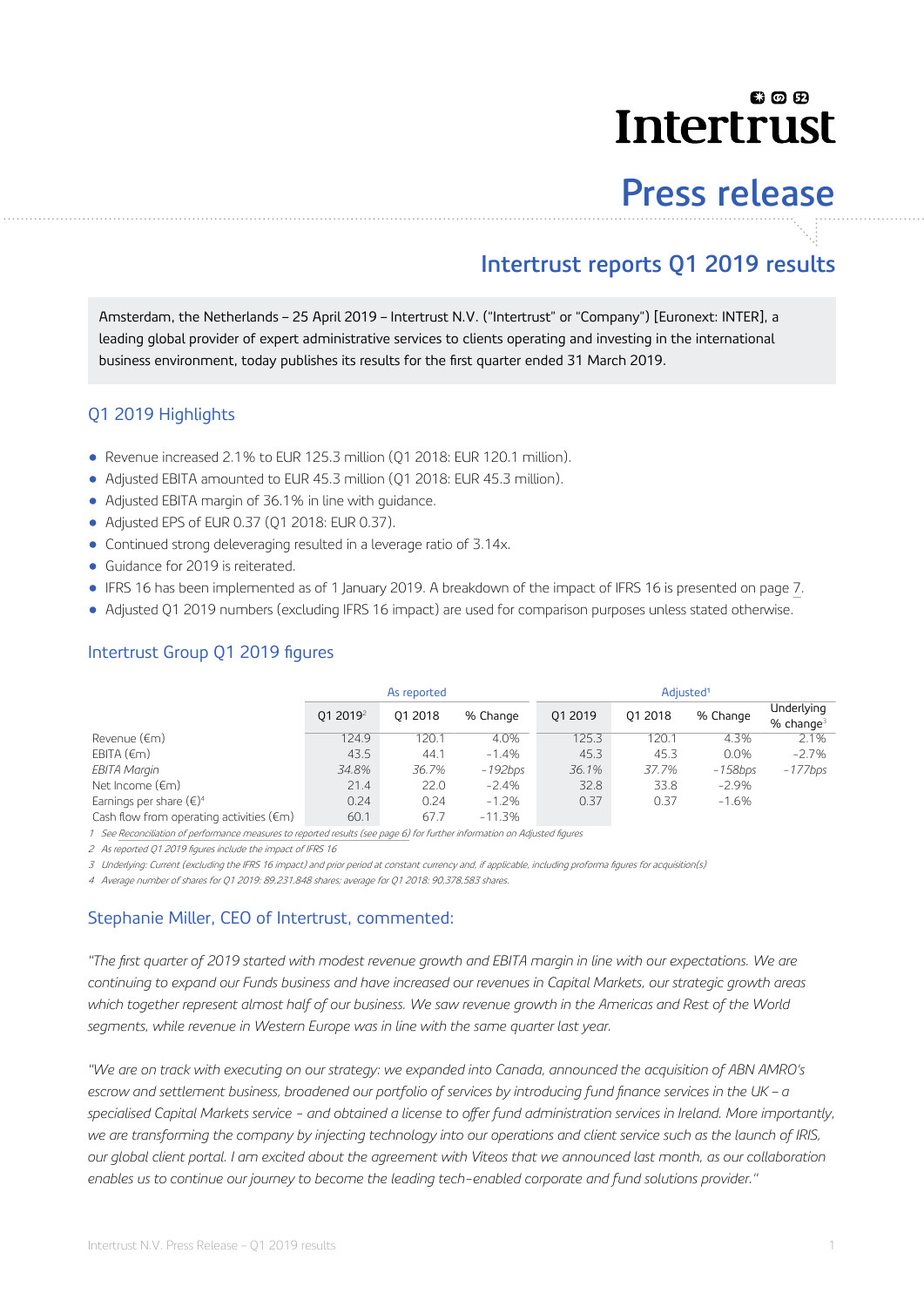#### Financial review

#### Revenue

In Q1 2019 revenue increased 2.1% underlying to EUR 125.3 million from EUR 120.1 million in Q1 2018. Revenue growth was mainly driven by growth in Funds and Capital Market Services.

#### Revenue per service line

| (EUR million)               | 01 2019 | 01 2018 | % Change | Underlying %<br>$ch$ ange <sup>1</sup> |
|-----------------------------|---------|---------|----------|----------------------------------------|
| Corporate Services          | 47.0    | 46.0    | 2.2%     | 0.7%                                   |
| <b>Fund Services</b>        | 43.8    | 39.3    | 11.6%    | 8.3%                                   |
| Capital Market Services     | 15.6    | 14.2    | 9.7%     | 7.9%                                   |
| Private Wealth Services     | 16.9    | 18.4    | $-8.1%$  | $-10.0%$                               |
| Other services <sup>2</sup> | 1.9     | 2.1     | $-11.3%$ | $-15.7%$                               |
| Total Group revenue         | 125.3   | 120.1   | 4.3%     | 2.1%                                   |

1 Underlying: Current (excluding the IFRS 16 impact) and prior period at constant currency and, if applicable, including proforma figures for acquisition(s)

<sup>2</sup> The IFRS 16 impact in other services, related to sublease income is EUR (0.4m) in Q1 2019

Strong growth in Fund Services was mainly driven by private equity and real estate fund clients across all three segments and an increasing demand for AIFM ManCo services. Capital Market Services growth was driven by good performance in Ireland, Luxembourg, UK and the Netherlands, where Intertrust has a market leading position in the ABS market. Specifically in the Channel Islands, Private Wealth was impacted by lower client activity due to uncertainty relating to Brexit and the effect of the previously announced decision of a large family office to insource in Q2 2018 (impact approximately GBP 1 million in Q1 2019).

#### Revenue per segment

| <i>Revenue per segment</i> (EUR million) | 01 2019 | 01 2018 | % Change | Underlying %<br>change <sup>1</sup> |
|------------------------------------------|---------|---------|----------|-------------------------------------|
| Western Europe                           | 58.1    | 57.5    | 0.9%     | 0.9%                                |
| Americas                                 | 19.9    | 18.2    | 9.8%     | 1.4%                                |
| Rest of the World                        | 47.3    | 44.4    | 6.5%     | 4.0%                                |
| <b>Group total</b>                       | 125.3   | 120.1   | 4.3%     | 2.1%                                |

1 Underlying: Current (excluding the IFRS 16 impact) and prior period at constant currency and, if applicable, including proforma figures for acquisition(s)

As of Q1 2019 Intertrust reports on three segments consisting of the following jurisdictions:

Western Europe: Belgium, Germany, Luxembourg, Netherlands and Switzerland.

Americas: Bahamas, Brazil, BVI, Canada, Cayman Islands, Curacao and USA.

Rest of the World: Australia, China, Cyprus, Denmark, Finland, Guernsey, Hong Kong, Ireland, Japan, Jersey, Norway, Singapore, Spain, Sweden, Turkey, UAE and UK.

The quarterly 2018 revenues based on the new reporting structure have been adjusted for comparison purposes and are provided in the explanatory tables in this press release.

Western Europe reported revenue growth in Q1 2019 of 0.9% to EUR 58.1 million from EUR 57.5 mlllion in Q1 2018. Luxembourg reported mid single digit growth driven by Funds. Revenue in the Netherlands decreased by 2.4% in a market where conditions remain challenging. The additional sales capabilities in the US are starting to pay off which was the main driver of the revenue growth in the Americas segment. Revenue in Cayman was roughly in line with revenue in Q1 2018. In Rest of the World revenue amounted to EUR 47.3 million, an underlying increase of 4.0% compared to Q1 2018. Spain, Nordics, Hong Kong and the UK reported continued strong growth.

#### Adjusted EBITA and adjusted EBITA margin

Adjusted EBITA remained unchanged in Q1 2019 at EUR 45.3 million (underlying -2.7%). Adjusted EBITA margin was in line with our guidance for 2019 at 36.1% in Q1 2019 compared to 37.7% in Q1 2018. As previously announced, adjusted EBITA margin was impacted by higher IT costs and the segment mix effect.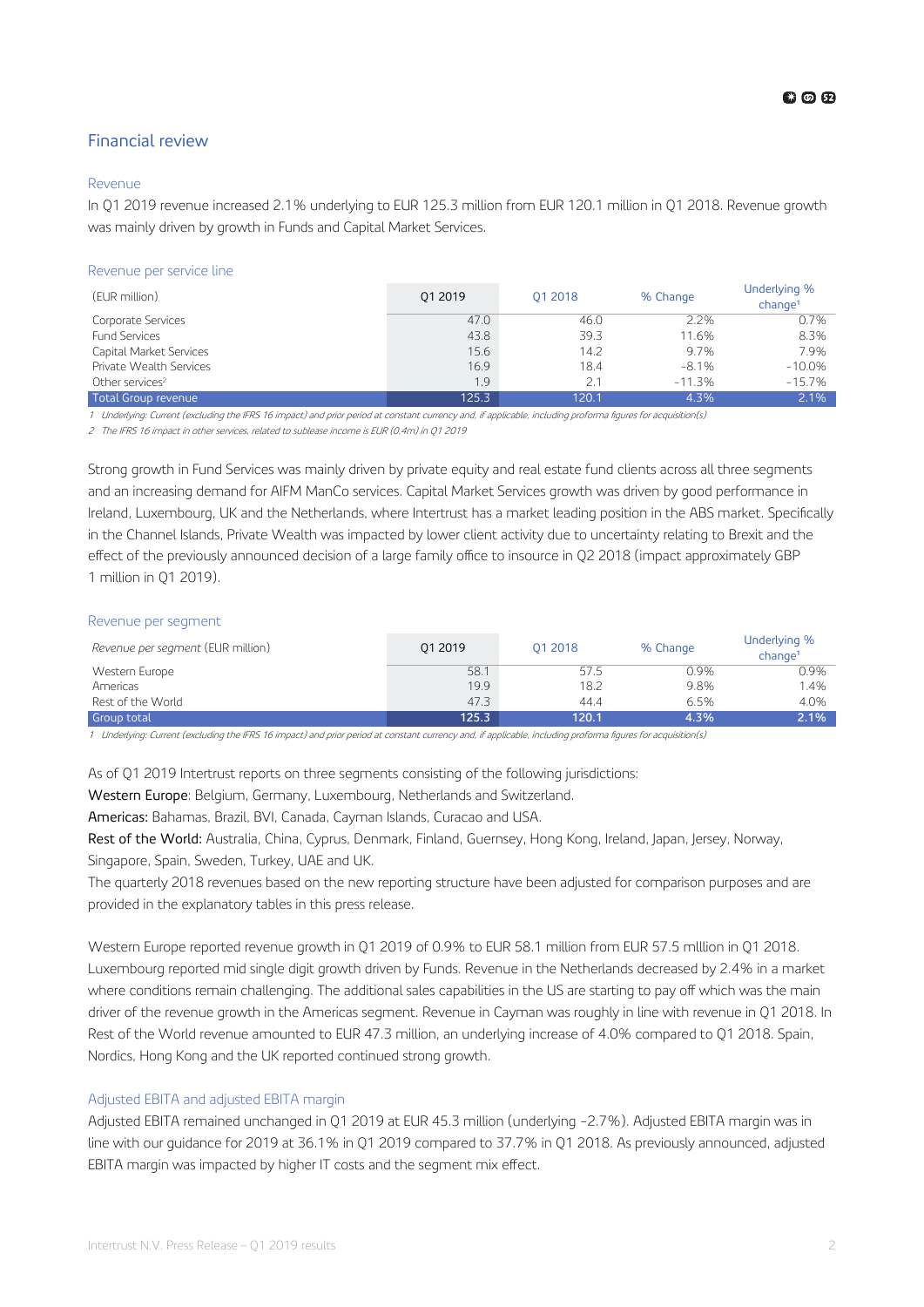#### Financing and tax expenses

The net financial result of EUR 6.0 million negative for Q1 2019 (Q1 2018: EUR 7.5 million negative) includes the following items:

| (EUR million)                                        | 01 2019 | 01 2018 |
|------------------------------------------------------|---------|---------|
| Net interest cost                                    | (7.8)   | (6.6)   |
| Fair value adjustment of the early redemption option | 3.3     |         |
| Fair value adjustment earn out                       | (1.3)   | (0.2)   |
| Other                                                | (0.2)   | (0.7)   |
| Net financial result                                 | (6.0)   | (7.5)   |

The fair value adjustment of an earn out relates to the final tranche of the 2017 acquisition of Azcona in Spain. In addition the net financial result included a EUR 3.3 million fair value gain related to mark to market accounting of the early redemption option in the senior notes. This gain has no cash impact. Both items are excluded in the calculation of adjusted net income.

The income tax expenses amounted to EUR 4.9 million (Q1 2018: EUR 4.5 million). The effective tax rate in Q1 2019 of 18.6% (including IFRS 16) was in line with our guidance.

#### **Key performance indicators (KPIs)**

|                                                | 01 2019 | 01 2018  |
|------------------------------------------------|---------|----------|
| FTE (end of period)                            | 2.565   | 2.465    |
| Revenue / Billable FTE (€k. LTM)1              | 265.0   | 257.8    |
| Billable FTE / Total FTE (as %, end of period) | 75.8%   | 75.5%    |
| HQ & IT costs (as % of revenue)                | 14.2%   | 13.8%    |
| Working capital / LTM Revenue (as %)           | $-6.6%$ | $-5.8\%$ |

1 Billable FTE is calculated based on LTM average, revenue is not corrected for currency impact

Revenue per billable FTE increased 2.8% to EUR 265.0 thousand in Q1 2019. The ratio of billable FTE / total FTE increased slightly to 75.8% compared to 75.5% in the same period last year. Total HQ and IT costs increased from 13.8% to 14.2% of revenue mainly due to higher IT costs which is further explained below. In line with guidance working capital improved compared to Q1 2018 and follows a seasonal pattern with a low level at the end of Q1 and a peak level at the end of Q3.

#### **Group HQ & IT costs**

| (EUR million)               | 01 2019 | 01 2018 |
|-----------------------------|---------|---------|
| Group HQ costs              | (77)    | (8.2)   |
| Group IT costs              | (10.0)  | (8.3)   |
| Total Group HQ and IT costs | (17.8)  | (16.5)  |

Group HQ and IT costs increased by EUR 1.3 million in Q1 2019 compared to last year's quarter. HQ costs decreased from EUR 8.2 million to EUR 7.7 million in Q1 2019 due to timing of staff related expenses. Quarterly HQ costs in 2019 are expected to be in the range of EUR 8.5 - 9.0 million. IT costs increased compared to last year to EUR 10.0 million in Q1 2019 from EUR 8.3 million in Q1 2018, which were relatively low as a result of the timing of specific projects. In Q4 2018 IT costs amounted to EUR 9.7 million. As previously communicated, outsourcing to external data centers continued and resulted in higher IT costs in line with the execution of the IT roadmap.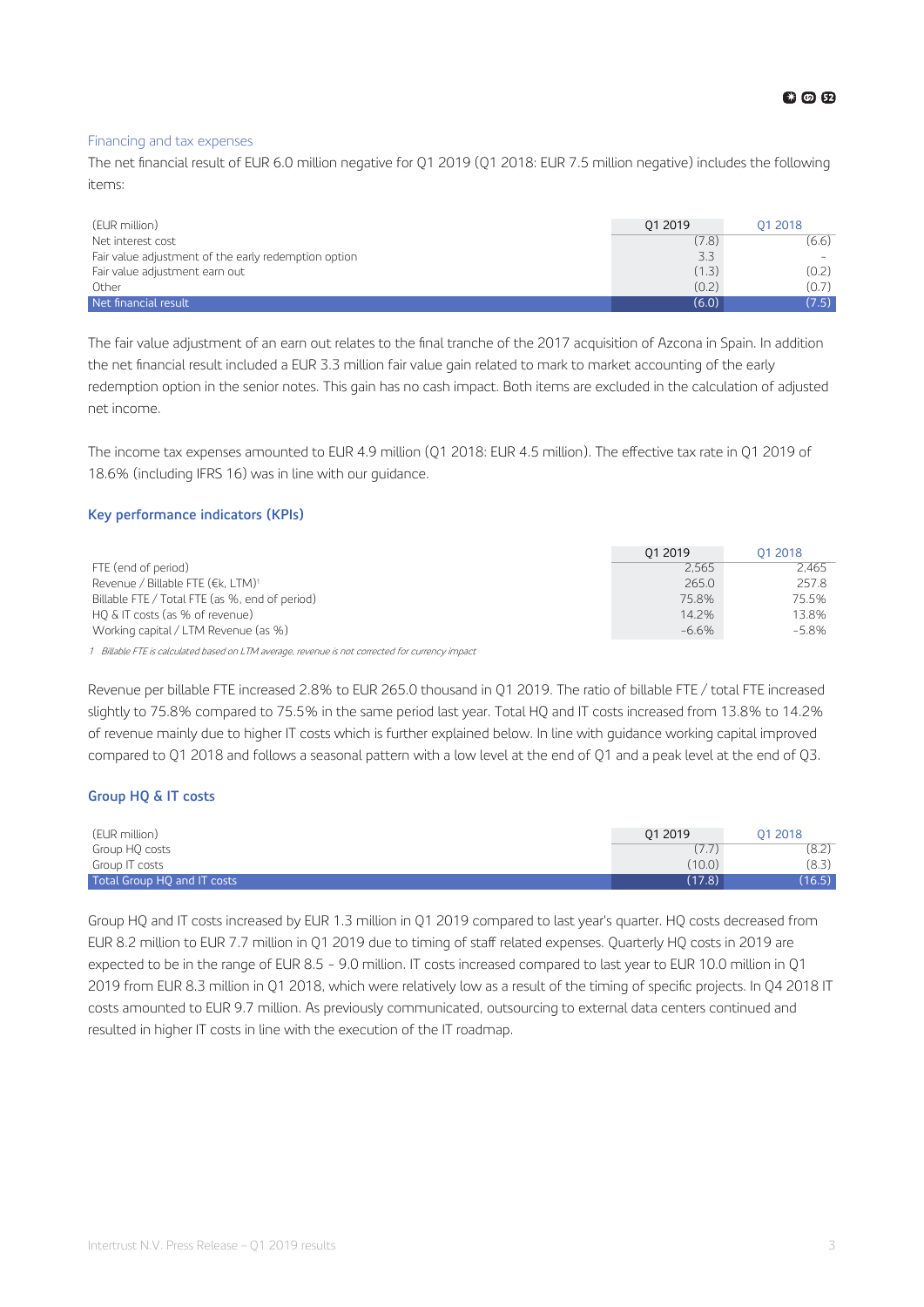#### **Capital employed**

| (EUR million)                                    | 31.03.2019 | 31.12.2018 | 31.03.2018 |
|--------------------------------------------------|------------|------------|------------|
| Acquisition-related intangible assets            | 1,461.7    | 1.451.8    | 1.459.4    |
| Other intangible assets                          | 14.8       | 15.3       | 14.1       |
| Property, plant and equipment                    | 13.8       | 14.6       | 15.6       |
| Total working capital                            | (32.9)     | (16.0)     | (28.2)     |
| Other assets                                     | 6.6        | 3.1        | 4.1        |
| Total Capital employed (Operational)             | 1,464.0    | 1,468.8    | 1,465.0    |
| Total equity                                     | 753.6      | 718.8      | 702.6      |
| Net debt                                         | 638.0      | 682.0      | 679.7      |
| Provisions, deferred taxes and other liabilities | 72.4       | 68.0       | 82.7       |
| Total Capital employed (Finance)                 | 1.464.0    | 1.468.8    | 1,465.0    |

#### Cash flow, working capital and net debt

Net cash flow from operating activities continues to be strong and was EUR 60.1 million (including IFRS 16) in the quarter. This represents 132% of adjusted EBITA and demonstrates the highly cash generative nature of the business. Net cash flow from operating activities in Q1 2018 amounted to EUR 67.7 million and included a one-off positive working capital inflow impact following a delayed billing cycle in Cayman in Q4 2017.

In line with expectations working capital improved to EUR 32.9 million negative versus EUR 28.2 million negative at the end of Q1 2018. The year-on-year improvement was driven by improved billing processing and stronger centralised cash collection. The breakdown is as follows:

| (EUR million)             | 31.03.2019 | 31.12.2018 | 31.03.2018 |
|---------------------------|------------|------------|------------|
| Operating working capital | (1.5)      | 10.7       |            |
| Net current tax           | (31.4)     | (26.6)     | (37.4)     |
| Total working capital     | (32.9)     | (16.0)     | (28.2)     |

Net debt decreased to EUR 638.0 million at the end of Q1 2019 (from EUR 682.0 million at the end of Q4 2018). The leverage ratio decreased to 3.14x from 3.38x at the end of Q4 2018, well within our bank covenant of 4.50x.

#### Guidance for 2019 is reiterated:

- Underlying revenue growth of 3-5%.
- Adjusted EBITA margin of at least 36%.
- Capex around 2% of revenue.
- $\bullet$  Effective tax rate of approximately 19%.
- Dividend policy at least 40% of adjusted net income.
- Target leverage of around 3x.

#### Additional information

#### Financial calendar 2019

| Date       | Event                  |
|------------|------------------------|
| 16 May     | Annual General Meeting |
| 20 May     | Ex-dividend date       |
| 21 May     | Dividend record date   |
| 7 June     | Dividend payment date  |
| 1 August   | 02/H1 2019 results     |
| 31 October | Q3 2019 trading update |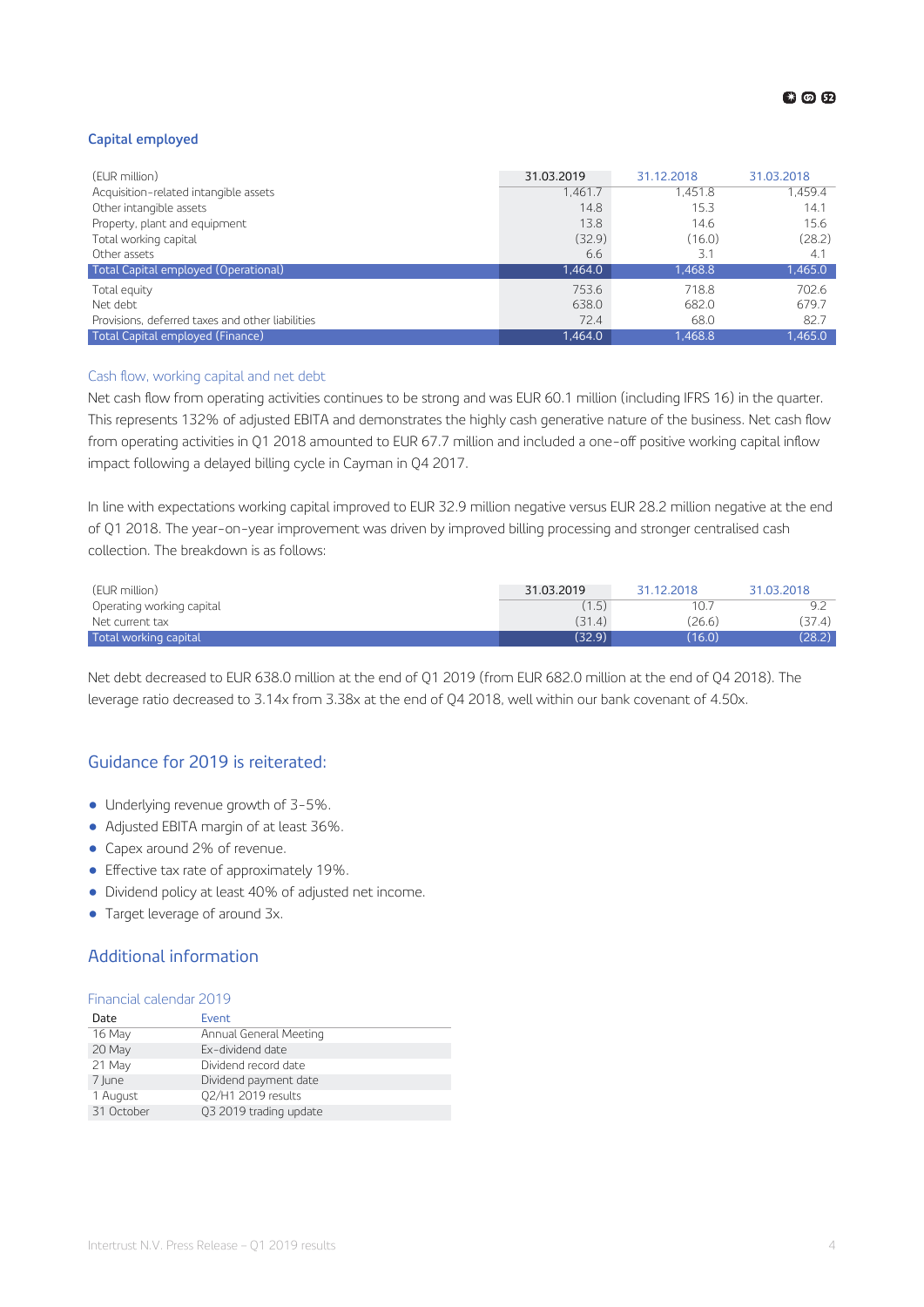#### Analyst call / webcast

Today, Intertrust's CEO Stephanie Miller and CFO Hans Turkesteen will hold an analyst call at 13:00 CET. A webcast of the call will be available on the Company's website. The webcast can be accessed [here.](https://channel.royalcast.com/webcast/intertrustgroupinvestors/20190425_1/) The supporting presentation can be downloaded from our [website.](https://www.intertrustgroup.com/investors)

#### Investors

Marieke Palstra [marieke.palstra@intertrustgroup.com](mailto:marieke.palstra@intertrustgroup.com) Te +31 20 577 1157

#### About Intertrust

[Intertrust](https://www.intertrustgroup.com/) is a global leader in providing expert administrative services to clients operating and investing in the international business environment. The Company has more than 2,500 employees across 41 offices and 29 jurisdictions in Europe, the Americas, Asia Pacific and the Middle-East. Intertrust has leading market positions in selected key financial markets, including the Netherlands, Luxembourg, Jersey and the Americas. Intertrust delivers high-quality, tailored corporate, fund, capital market and private wealth services to its clients, with a view to building long-term relationships. The Company works with global law firms and accountancy firms, multinational corporations, financial institutions, fund managers, high net worth individuals and family offices.

#### Forward-looking statements and presentation of financial and other information

This press release may contain forward looking statements with respect to Intertrust's future financial performance and position. Such statements are based on Intertrust's current expectations, estimates and projections and on information currently available to it. Intertrust cautions investors that such statements contain elements of risk and uncertainties that are difficult to predict and that could cause Intertrust's actual financial performance and position to differ materially from these statements. Intertrust has no obligation to update or revise any statements made in this press release, except as required by law. All information in this press release is unaudited.

The condensed consolidated financial statements are presented in euro  $(\epsilon)$  and all values are rounded to the nearest million unless otherwise stated. As a consequence, rounded amounts may not add up to the rounded total in all cases.

This press release contains information that qualifies, or may qualify, as inside information relating to Intertrust within the meaning of Article 7(1) of the EU Market Abuse Regulation.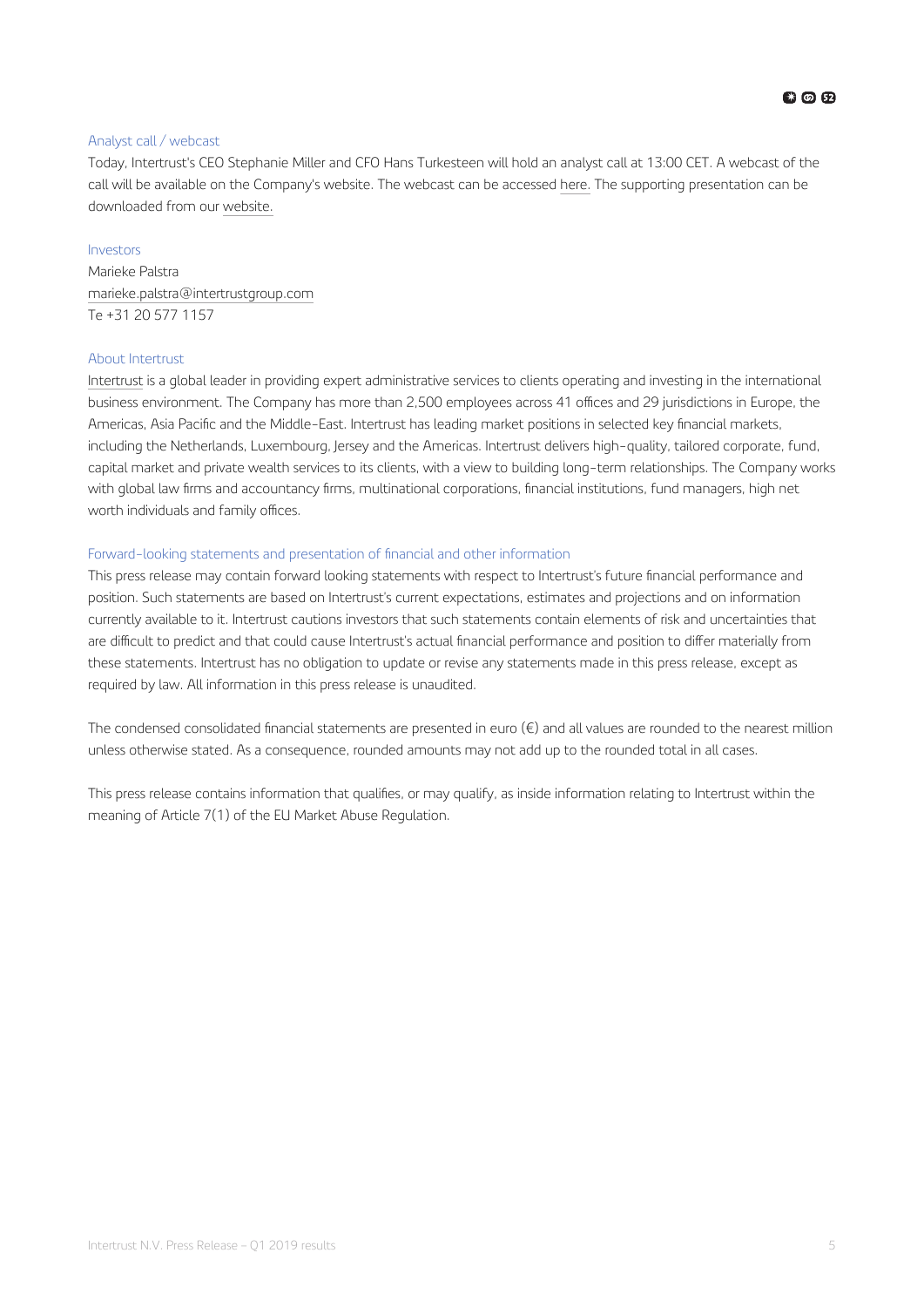#### <span id="page-5-0"></span>Explanatory tables

#### **Segmentation change reconciliation**

As of Q1 2019 Intertrust reports on three segments consisting of the following jurisdictions:

Western Europe: Belgium, Germany, Luxembourg, Netherlands and Switzerland.

Americas: Bahamas, Brazil, BVI, Canada, Cayman Islands, Curacao and USA.

Rest of the World: Australia, China, Cyprus, Denmark, Finland, Guernsey, Hong Kong, Ireland, Japan, Jersey, Norway, Singapore, Spain, Sweden, Turkey, UAE and UK.

|                                |       |       |                        |                      |       |                   |       |       |                                 |                      |       |           | <b>Difference</b> |
|--------------------------------|-------|-------|------------------------|----------------------|-------|-------------------|-------|-------|---------------------------------|----------------------|-------|-----------|-------------------|
| (EUR million).                 |       |       | 2018 presented in 2019 |                      |       |                   |       |       | 2018 as reported                |                      |       |           | (2018 new         |
|                                |       |       |                        |                      |       |                   |       |       |                                 |                      |       |           | vs. reported)     |
| Revenue                        | Q1    | 02    | <b>HY</b>              | O3                   | 04    | <b>FY</b>         | 01    | 02    | <b>HY</b>                       | 03                   | 04    | <b>FY</b> | <b>FY</b>         |
| Netherlands                    |       |       |                        |                      |       | $-$               | 28.9  | 27.8  | 56.7                            | 28.4                 | 30.6  | 115.7     | (115.7)           |
| Luxembourg                     |       |       | -                      |                      |       | $\qquad \qquad -$ | 26.3  | 26.8  | 53.1                            | 26.8                 | 29.3  | 109.1     | (109.1)           |
| Western Europe                 | 57.5  | 56.8  | 114.3                  | 57<br>$\overline{A}$ | 62.5  | 234.2             |       |       | $\hspace{0.1mm}-\hspace{0.1mm}$ |                      |       |           | 234.2             |
| $A$ mericas <sup>1</sup>       | 18.2  | 19.5  | 37.7                   | 20.2                 | 21.9  | 79.9              | 19.0  | 20.6  | 39.6                            | 21<br>$\overline{A}$ | 23.4  | 84.4      | (4.6)             |
| Jersey                         |       |       |                        |                      |       | $-$               | 14.8  | 14.4  | 29.1                            | 14.O                 | 14.7  | 57.9      | (57.9)            |
| Rest of the World <sup>1</sup> | 44.4  | 45.2  | 89.6                   | 44.                  | 48.3  | 181.9             | 31.1  | 32.1  | 63.2                            | 31.1                 | 34.7  | 128.9     | 53.1              |
| Total Group revenue            | 120.1 | 121.5 | 241.6                  | 121<br>∣.8           | 132.7 | 496.1             | 120.1 | 121.5 | 241.6 121                       | ୍ଧ                   | 132.7 | 496.1     |                   |

1 Part of the business responsibilities were re-allocated from the Americas to ROW

#### **Reconciliation of performance measures to reported results**

| (EUR million)                                         | 01 2019<br>(excl IFRS 16) | 01 2018 | 01 2019<br>$($ incl IFRS 16) |
|-------------------------------------------------------|---------------------------|---------|------------------------------|
| Profit/(loss) from operating activities               | 32.7                      | 33.9    | 32.9                         |
| Amortisation of acquisition-related intangible assets | 10.5                      | 10.1    | 10.5                         |
| Specific items - Integration and transformation costs | 1.8                       | 0.9     | 1.8                          |
| Specific items - Other                                | 0.2                       | 0.3     | 0.2                          |
| <b>Adjusted EBITA</b>                                 | 45.3                      | 45 3    | 45.5                         |

Adjusted EBITA is defined as EBITA before specific items. Specific items are income and expense items that, based on their size or nature, should be separately presented to provide further understanding on financial performance. Specific items are not of an operational nature and do not represent core recurring operating results. The Company uses Adjusted EBITA to analyse the operational performance of the Company and its reportable segments.

| (EUR million)                                                                   | 01 2019<br>(excl IFRS 16) | 01 2018 | 01 2019<br>(incl IFRS 16) |
|---------------------------------------------------------------------------------|---------------------------|---------|---------------------------|
| <b>Adjusted EBITA</b>                                                           | 45.3                      | 45.3    | 45.5                      |
| Net finance costs (adjusted) - excluding net foreign exchange loss <sup>1</sup> | (8.0)                     | (7.0)   | (8.6)                     |
| Share of profit of associate (net of tax)                                       |                           | 0.0     |                           |
| Income tax (adjusted)                                                           | (4.4)                     | (4.5)   | (4.4)                     |
| Adjusted Net income                                                             | 32.8                      | 33.8    | 32.4                      |

<sup>1</sup> Foreign exchange gain/(loss) for Q1 2019 was EUR 19k; Q1 2018: (EUR 534k)

Adjusted Net Income equals Adjusted EBITA less net interest costs, less tax costs and share of profit of associate (net of tax) and excluding adjusting items in financial results and income tax.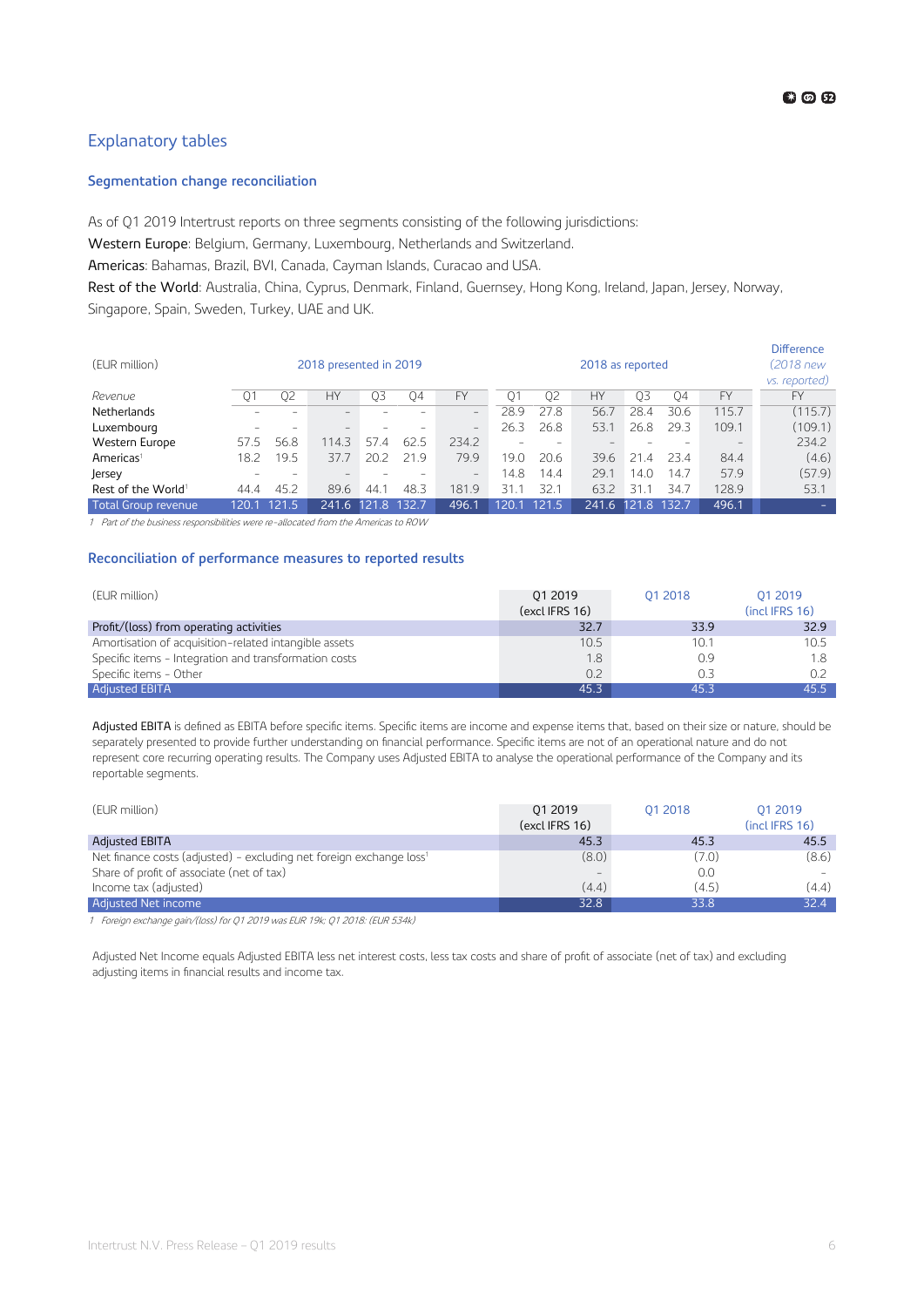#### <span id="page-6-0"></span>**Specification of the impact of IFRS16**

The tables below show the impact of IFRS 16 on the income statement and capital employed (at 31.03.2019 and 01.01.2019). In the income statement below the impact is shown with a reconciliation in two steps from reported (including IFRS 16) to adjusted (excluding IFRS 16) numbers. Step one shows adjustments for specific items and one-off adjustments. Step two shows the IFRS 16 impact in Q1 2019.

| (EUR million)                                                      |                               |                | 01 2019                    |                |                            |
|--------------------------------------------------------------------|-------------------------------|----------------|----------------------------|----------------|----------------------------|
|                                                                    | As reported<br>(incl IFRS 16) | Adjustments    | Adjusted<br>(incl IFRS 16) | IFRS 16 impact | Adjusted<br>(excl IFRS 16) |
| Revenue                                                            | 124.9                         |                | 124.9                      | (0.4)          | 125.3                      |
| Staff expenses<br>Rental expenses                                  | (57.1)<br>(1.9)               | (0.1)          | (57.0)<br>(1.9)            | 0.2<br>4.2     | (57.2)<br>(6.1)            |
| Other operating expenses                                           | (15.8)                        | (1.9)          | (13.9)                     |                | (13.9)                     |
| Other operating income                                             | 0.0                           |                | 0.0                        |                | 0.0                        |
| Depreciation and amortisation of<br>other intangible assets        | (6.7)                         | $\overline{a}$ | (6.7)                      | (3.8)          | (2.8)                      |
| Amortisation of acquisition-related<br>intangible assets           | (10.5)                        | (10.5)         |                            | ÷              |                            |
| Profit/(loss) from operating<br>activities                         | 32.9                          | (12.5)         | 45.5                       | 0.2            | 45.3                       |
| Financial income                                                   | 3.6                           | 0.0            | 3.6                        | 0.2            | 3.4                        |
| Financial expense                                                  | (10.2)                        | 2.0            | (12.2)                     | (0.8)          | (11.4)                     |
| Financial result                                                   | (6.6)                         | 2.0            | (8.6)                      | (0.6)          | (8.0)                      |
| Share of profit of associate (net of<br>tax)                       |                               |                |                            |                |                            |
| Profit/(loss) before income tax                                    | 26.3                          | (10.5)         | 36.8                       | (0.4)          | 37.2                       |
| Income tax                                                         | (4.9)                         | (0.5)          | (4.4)                      | 0.0            | (4.4)                      |
| Profit/(loss) after tax                                            | 21.4                          | (11.0)         | 32.4                       | (0.4)          | 32.8                       |
| Profit/(loss) for the year after tax<br>attributable to:           |                               |                |                            |                |                            |
| Owners of the Company<br>Non-controlling interests                 | 21.4<br>0.0                   | (11.0)         | 32.4<br>0.0                | (0.4)          | 32.8<br>0.0                |
| Profit/(loss)                                                      | 21.4                          | (11.0)         | 32.4                       | (0.4)          | 32.8                       |
| Basic earnings per share (EUR)<br>Diluted earnings per share (EUR) | 0.24<br>0.24                  |                | 0.36<br>0.36               |                | 0.37<br>0.36               |

| (EUR million)                                    | 31.03.2019                   |                   |                              |
|--------------------------------------------------|------------------------------|-------------------|------------------------------|
|                                                  | 31.03.2019<br>(incl IFRS 16) | IFRS 16 impact    | 31.03.2019<br>(excl IFRS 16) |
| Acquisition-related intangible assets            | 1.461.7                      | $\qquad \qquad -$ | 1.461.7                      |
| Other intangible assets                          | 14.8                         | $\qquad \qquad -$ | 14.8                         |
| Property, plant and equipment                    | 87.6                         | (73.8)            | 13.8                         |
| Total working capital                            | (32.8)                       | (0.1)             | (32.9)                       |
| Other assets                                     | 23.5                         | (16.9)            | 6.6                          |
| Total Capital employed (Operational)             | 1,554.9                      | (90.8)            | 1,464.0                      |
| Total equity                                     | 757.8                        | (4.2)             | 753.6                        |
| Net debt                                         | 638.0                        |                   | 638.0                        |
| Provisions, deferred taxes and other liabilities | 159.0                        | (86.6)            | 72.4                         |
| Total Capital employed (Finance)                 | 1.554.9                      | (90.8)            | 1.464.0                      |

| (EUR million)                                    | 01.01.2019                   |                |                              |
|--------------------------------------------------|------------------------------|----------------|------------------------------|
|                                                  | 01.01.2019<br>(incl IFRS 16) | IFRS 16 impact | 31.12.2018<br>(excl IFRS 16) |
| Acquisition-related intangible assets            | 1.451.8                      |                | 1,451.8                      |
| Other intangible assets                          | 15.3                         |                | 15.3                         |
| Property, plant and equipment                    | 90.5                         | (75.9)         | 14.6                         |
| Total working capital                            | (15.8)                       | (0.2)          | (16.0)                       |
| Other assets                                     | 19.5                         | (16.4)         | 3.1                          |
| Total Capital employed (Operational)             | 1,561.3                      | (92.5)         | 1,468.8                      |
| Total equity                                     | 723.2                        | (4.4)          | 718.8                        |
| Net debt                                         | 682.0                        |                | 682.0                        |
| Provisions, deferred taxes and other liabilities | 156.0                        | (88.1)         | 68.0                         |
| Total Capital employed (Finance)                 | 1.561.3                      | (92.5)         | 1,468.8                      |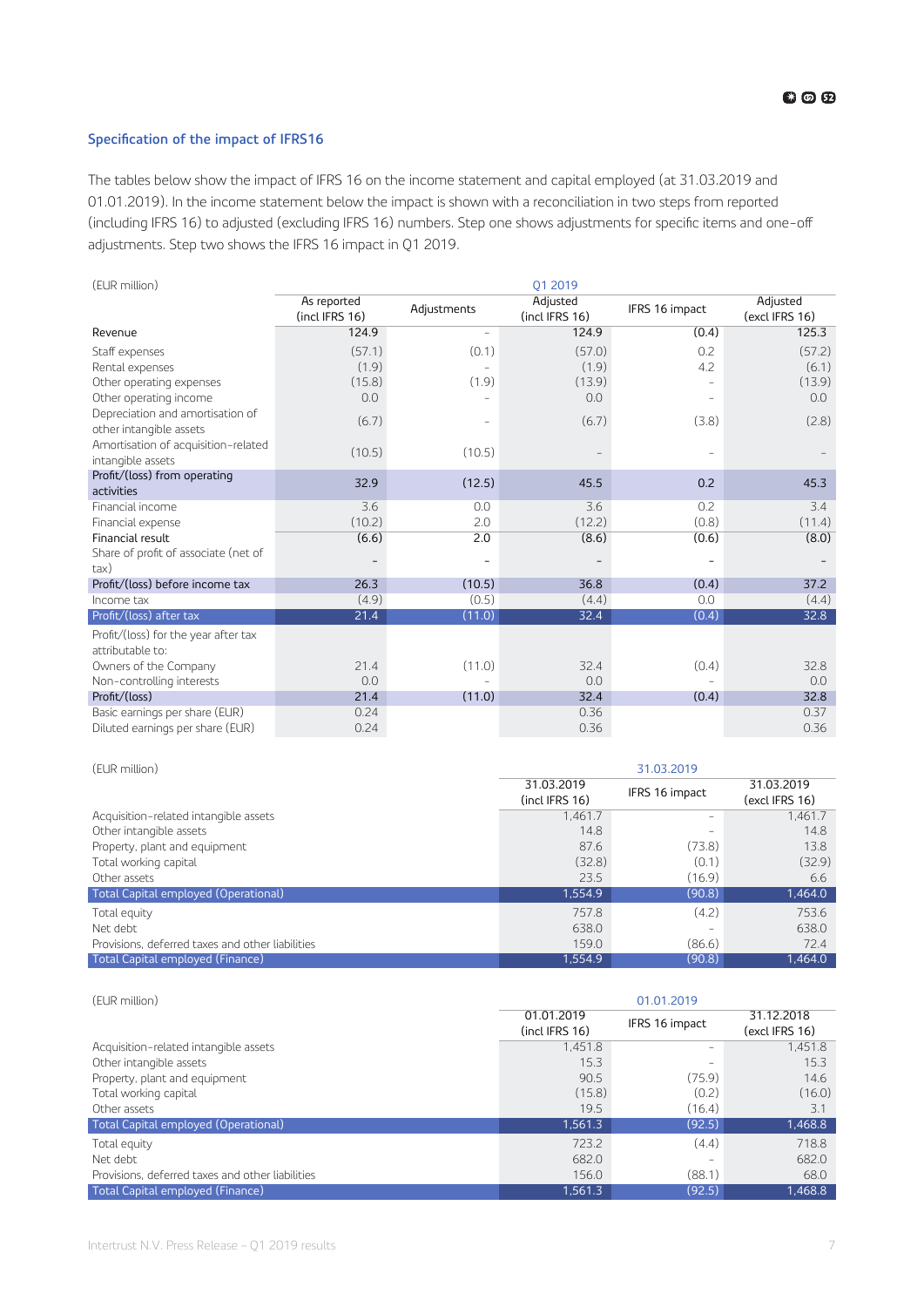### **Appendix**

### Intertrust N.V. - unaudited consolidated financial statements for the first quarter ended 31 March 2019.

#### 2018 Audited financial statements were included in the Annual Report 2018, available on **the Company website.**

| Consolidated statement of profit or loss       |    |
|------------------------------------------------|----|
| Consolidated statement of comprehensive income |    |
| Consolidated statement of financial position   | 10 |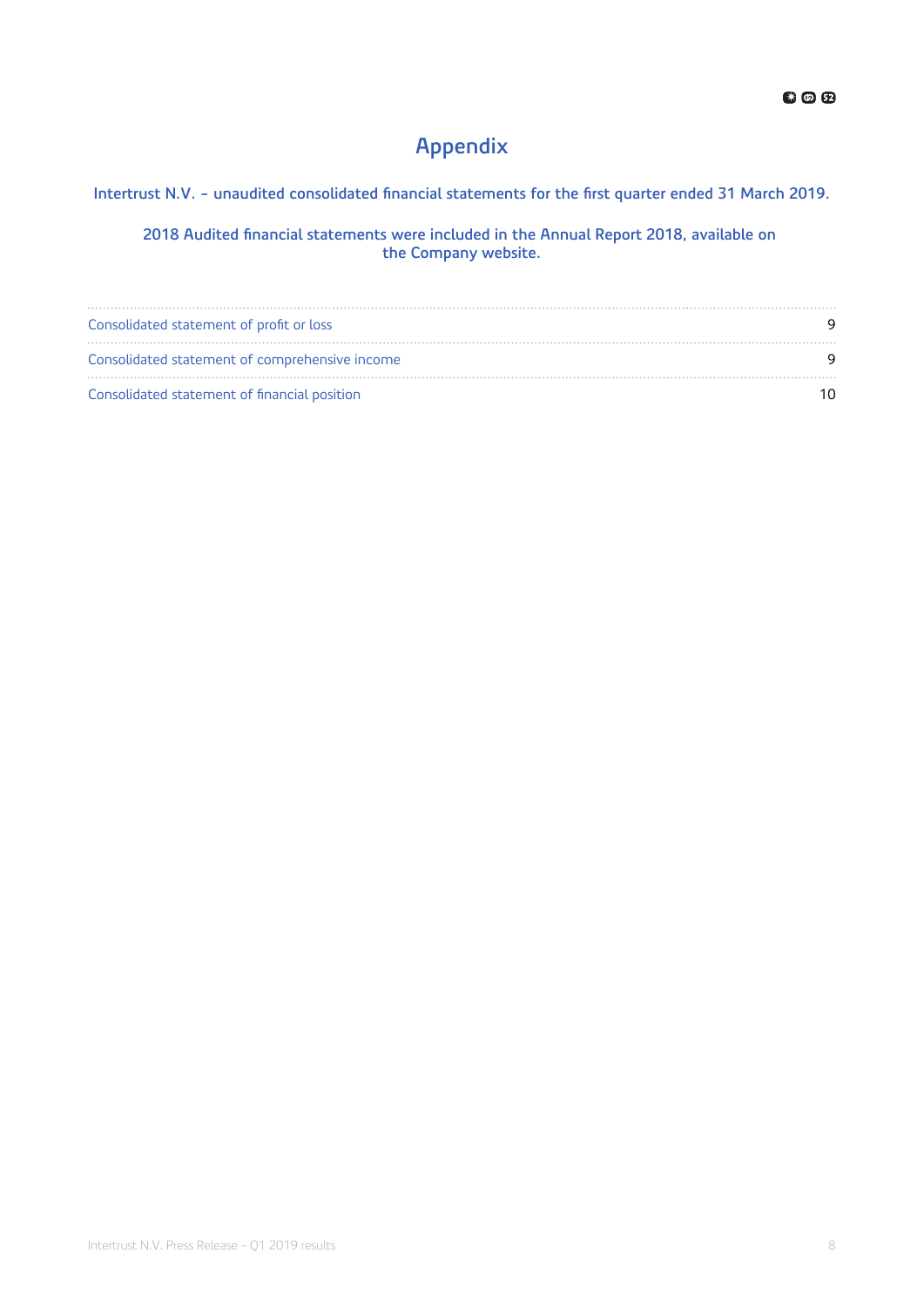### <span id="page-8-0"></span>**Consolidated statement of profit or loss**

| (EUR 000)                                                | O <sub>1</sub> |           |
|----------------------------------------------------------|----------------|-----------|
|                                                          | 20191          | 2018      |
| Revenue                                                  | 124,876        | 120,063   |
| Staff expenses                                           | (57, 107)      | (53,924)  |
| Rental expenses                                          | (1,872)        | (5,983)   |
| Other operating expenses                                 | (15, 811)      | (13,320)  |
| Other operating income                                   | 23             | 40        |
| Depreciation and amortisation of other intangible assets | (6,651)        | (2.782)   |
| Amortisation of acquisition-related intangible assets    | (10, 538)      | (10, 147) |
| Profit/(loss) from operating activities                  | 32,920         | 33,947    |
| Financial income                                         | 3,589          | 28        |
| Financial expense                                        | (10, 192)      | (7,536)   |
| Financial result                                         | (6,603)        | (7,508)   |
| Share of profit of associate (net of tax)                |                | 9         |
| Profit/(loss) before income tax                          | 26,317         | 26,448    |
| Income tax                                               | (4,886)        | (4,484)   |
| Profit/(loss) after tax                                  | 21,431         | 21,964    |
| Profit/(loss) for the year after tax attributable to:    |                |           |
| Owners of the Company                                    | 21,434         | 21,954    |
| Non-controlling interests                                | (3)            | 10        |
| Profit/(loss)                                            | 21,431         | 21,964    |
| Basic earnings per share (EUR)                           | 0.24           | 0.24      |
| Diluted earnings per share (EUR)                         | 0.24           | 0.24      |

1 Figures for 2019 include the impact of IFRS 16

### **Consolidated statement of comprehensive income**

| (EUR 000)                                                                | 01      |         |
|--------------------------------------------------------------------------|---------|---------|
|                                                                          | 20191   | 2018    |
| Profit/(loss) after tax                                                  | 21.431  | 21.964  |
| Foreign currency translation differences - foreign operations            | 14.356  | (3,372) |
| Movement on cash flow hedges in other comprehensive income               | (1,768) | 482     |
| Income tax on movement on cash flow hedges in other comprehensive income | (312)   | (120)   |
| Items that are or may be reclassified to profit or loss                  | 12.276  | (3,010) |
| Other comprehensive income/(loss) for the year, net of tax               | 12.276  | (3,010) |
| Total comprehensive income/(loss) for the year                           | 33,707  | 18,954  |
| Total comprehensive income/(loss) for the year attributable to:          |         |         |
| Owners of the Company                                                    | 33.715  | 18.944  |
| Non-controlling interests                                                | (8)     | 10      |
| Total comprehensive income/(loss) for the year                           | 33,707  | 18.954  |
| 1 Eigures for 2010 include the impact of IEDS 16                         |         |         |

1 Figures for 2019 include the impact of IFRS 16